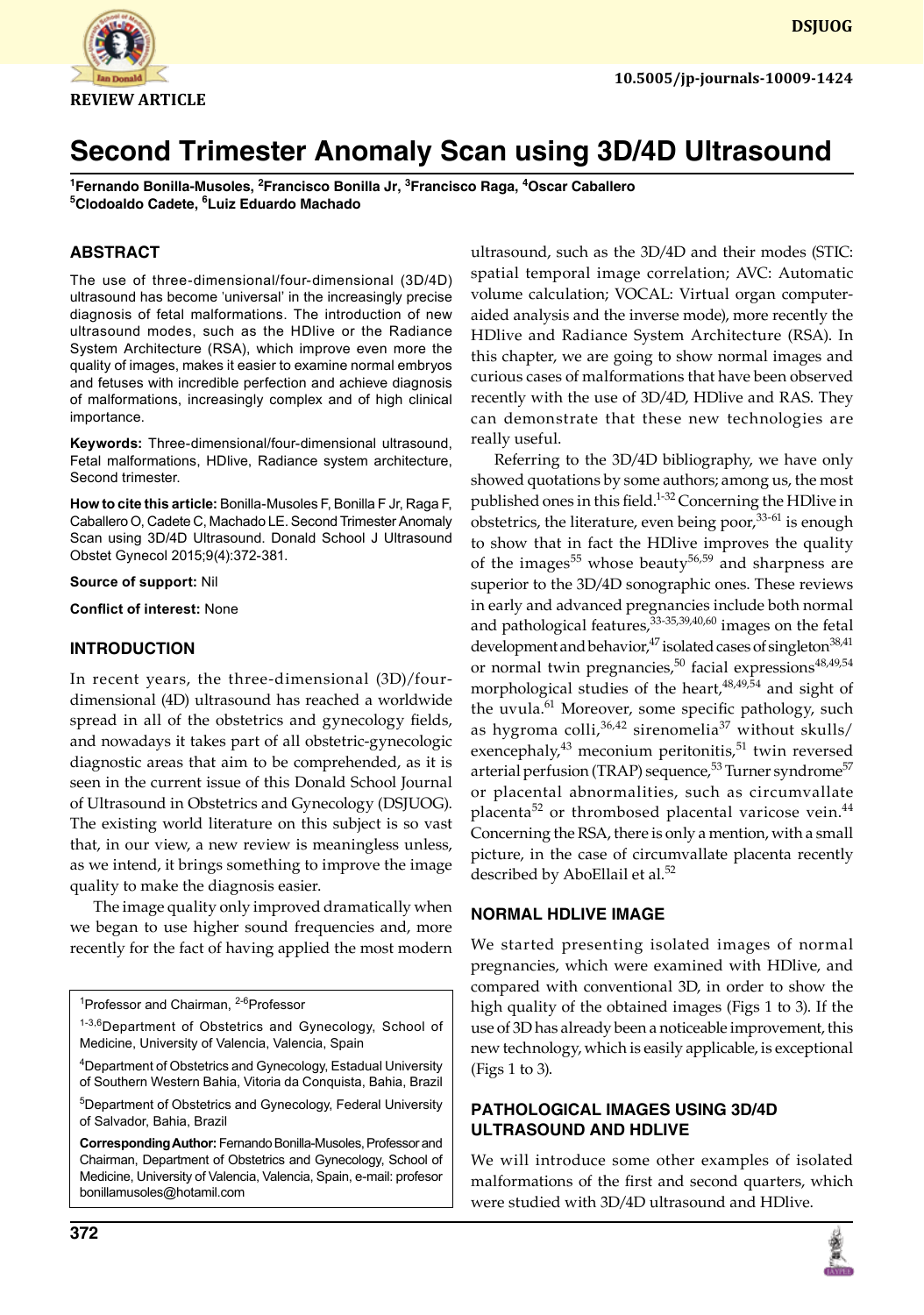

**Fig. 1:** Above, a 9-week pregnancy HDlive shows the embryo profile with the virtual light source from the left. We show the whole embryo and the yolk sac from behind, with maximum luminescence. Besides the very pretty image of the embryo, we can see all the amnion and extraembryonic mesenchyme, which as you know, is not a fluid accumulation, but a mesenchyme with fibrillar part which is clearly seen in the picture. Below, a 14-week gestation, where there is a comparison between the fetal silhouette with lower (on the left) and higher brightness (on the right). The virtual light focus direction is from the left side of the fetus



**Fig. 3:** Variable locations of virtual light source were used to take, with an HDlive, for 36-week facial profiles of the same fetus. The expressions obtained are incredibly beautiful

#### **Double Yolk Sac**

Now we show a 6-week tomographic gestation image of a double yolk sac in AVC, which can be clearly seen in



**Fig. 2:** A complete 13-week gestation that is shown to compare the 3D (up and on the left) with the HDlive, using different light intensities and locations of the virtual light source (yellow circles). The anatomical details, which have been obtained in both the fetus in the amnion and the extracoelomic mesenchyme, are impressive

red and blue. The HDlive allows us to see the embryo anchored to the endometrium, with the amniotic sac and the pathological vesicle (Fig. 4).

#### **Hygroma Colli**

We show a very typical case at 12 weeks of gestation with 2D, 3D surface and cutting the cephalic pole through a ventricle and the lateral plexuses, and HDlive with maximum brightness. The HDlive image is extremely beautiful, the whole hygroma colli is observed, and the most interesting is how it contains in its interior in addition to an accumulation of fluid, small partitions. These partitions follow the 45 XO karyotypes almost in a pathognomonic way (Fig. 5).

#### **Anencephaly/Exencephaly/Acrania**

This group of malformations has common origin which is the lack or incomplete development of the fetal scalp. Initially, there is a lack of bone development of frontal, temporal and occipital bones, generally the occipital, although it can affect even more skull bones.

In the early stages, the meningeal membranes are preserved, but they usually break in contact with the amniotic fluid. The encephalic mass come into direct contact with the liquid, and expands and dilates outside the cephalic pole (exencephaly). Then, an abacterial encephalitis occurs with atrophy of the brain mass and change into an acrania. Precisely saying about this natural evolution, most of the acrania cases are diagnosed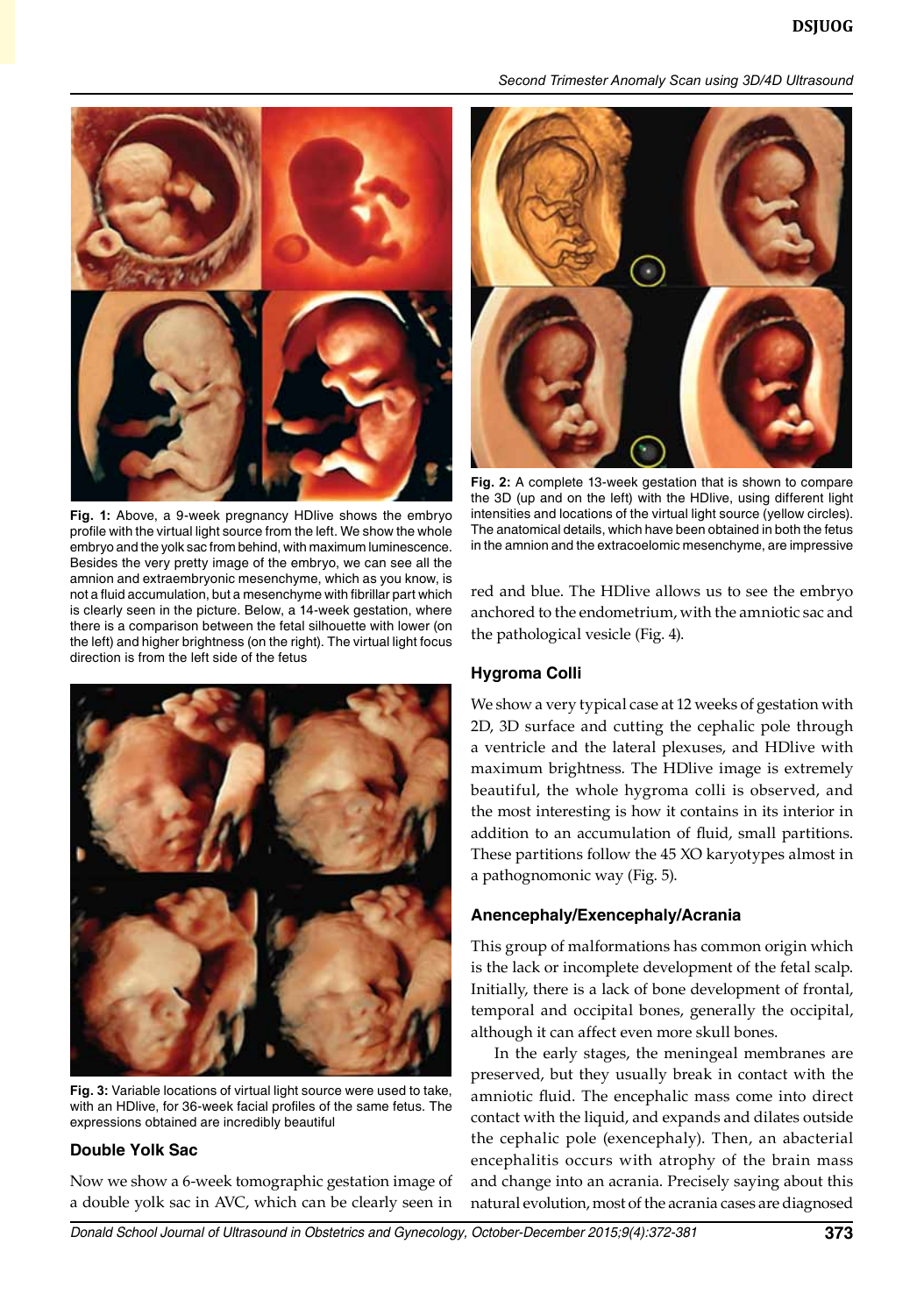#### *Fernando Bonilla-Musoles et al*



**Fig. 4:** Six-week gestational image in orthogonal planes with TUI, AVC and HDlive, clearly shows two yolk sacs



**Fig. 6:** Comparative study of anencephaly/exencephaly. Twodimensional orthogonal planes (above and on the left), 3D (above and on the right), and HDlive (the two photos below) of a 14-week fetus diagnosed with exencephaly are shown. The definitive diagnosis is obtained in the pathology of the fetal cranial pole. We can see the HDlive image with the 'shadows and the chiaroscuros', which is infinitely superior to 2D/3D ultrasound

during the pregnancy period, except for the exencephaly cases and even fewer anencephaly ones (Figs 6 and 7).

# **Encephalocele (Cranium Bifidum)**

It is a very rare congenital malformation, in which a diverticulum of the brain tissue, and the meninges protrude through defects in the cranial vault. It is derived from a failure of the closing of neural tube during embryonic development that takes place during the 4th week of gestation. Although its origin is not precisely known, it has been associated with a maternal deficiency in the levels of folic acid during pregnancy as well as consequence of a trauma.

The brain and its coating stay outside the cranial pole, forming a protrusion, generally in occipital but also in the



**Fig. 5:** Hygroma colli. Notice the easy perfect profile in HDlive. In yellow arrows, we have set the thin walls that mold in the magma of hygroma

frontal or sincipital region. If only the ventricle protrudes, we call it as hydroencephalocele. If the meninges also protrude, we call it as meningohydroencephalocele. The tumor, almost permanently, is located in the occipital bone, from where part of the brain mass outputs (Fig. 8).

# **EXTROPHY**

The abdominal wall defects are shown in Table 1. The most common defects are the omphalocele (Fig. 9) and gastroschisis (Fig. 10).

## **Omphalocele**

The omphalocele is caused by a closing defect of the two lateral valves. The defect is covered by an amnion membrane, similar to the amnios from where the intestinal loops and/or liver go out. This anomaly almost always accompanies trisomy 18.

## **Gastroschisis**

The gastoschisis, however, is an authentic abdominal wall defect, appearing on the left of the umbilicus, generally small, not bigger than 1 cm, and produced by the atresia of one of the umbilical arteries. From the beginning of the intestinal peristalsis, around 14th week, the exit of the intestinal loops to the outside can be produced. They swim freely in the amniotic fluid. Only few exceptionally accompany chromosomopathy (Fig. 10).

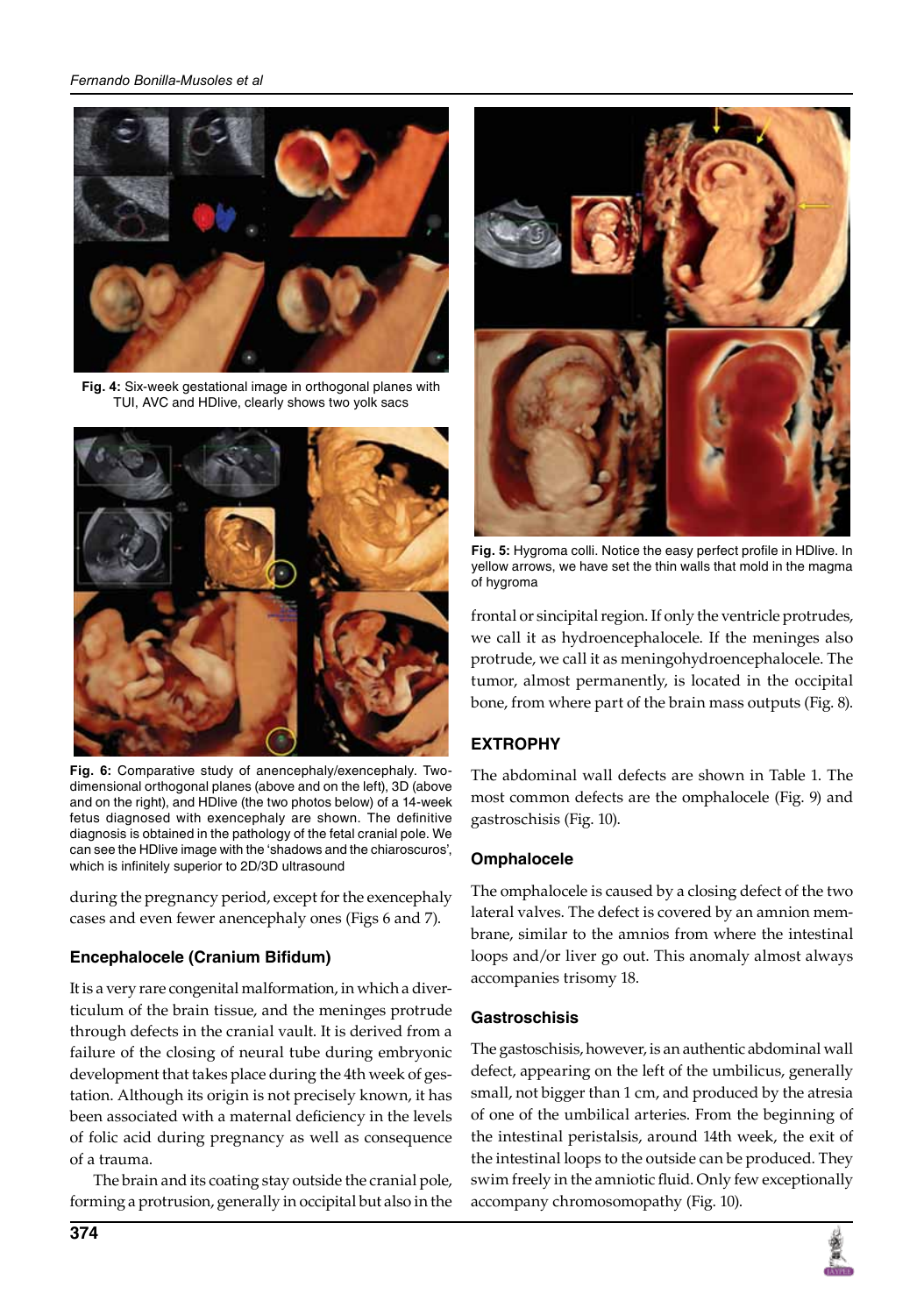

**Fig. 7:** Radiance System Architecture image of an acrania case. The yellow arrows show 2D orthogonal planes (on the left) and 3D radiance view of the cranial bone defect. This new technology that defines the edges very well, allows us to see the defect clearly



**Fig. 8:** Encephalocele (arrows). The image using 2D/3D ultrasound shows the occipital tumor

**Table 1:** Malformations of the abdominal wall

- **Omphaloceles**
- **Gastroschisis**
- Pentalogy of cantrell
- **Extrophies**
- **Vesical**
- **Cloacal**
- Ectopia cordis
- Limb-body wall complex
- Body stalk complex

#### **Pentalogy of Cantrell**

The characteristics of pentalogy of Cantrell are shown in Table 2.

The frequency of the disease (2 in 1,716) is low in autopsies with a reported prevalence of 0.079 per 10,000 live births. The etiology is unknown, but it has been associated with chromosomopathies, such as Turner syndrome and trisomy 18, the teratogen exposure, such as

**Table 2:** Characteristics of pentalogy of Cantrell

- Defect of the supraumbilical abdominal midline
- Defect of the lower sternum
- Defect of the anterior portion of the diaphragm
- Defect of the diaphragmatic pericardium and
- Intracardiac congenital malformations

quinidine, warfarin, thalidomide, infectious agents, such as influenza infection, and even vitamin A deficiency, although generally is considered as multicausal (Fig. 11).

#### **Prune Belly Syndrome**

It is a rare congenital urologic obstructive alteration with a megacystic bladder and visible deformity of the abdominal wall. The sonographic characteristic triad includes: (1) anterior abdominal wall distention with deficiency or absence of abdominal wall musculature, (2) megacystis and (3) pulmonary hypoplasia.

*Donald School Journal of Ultrasound in Obstetrics and Gynecology, October-December 2015;9(4):372-381* **375**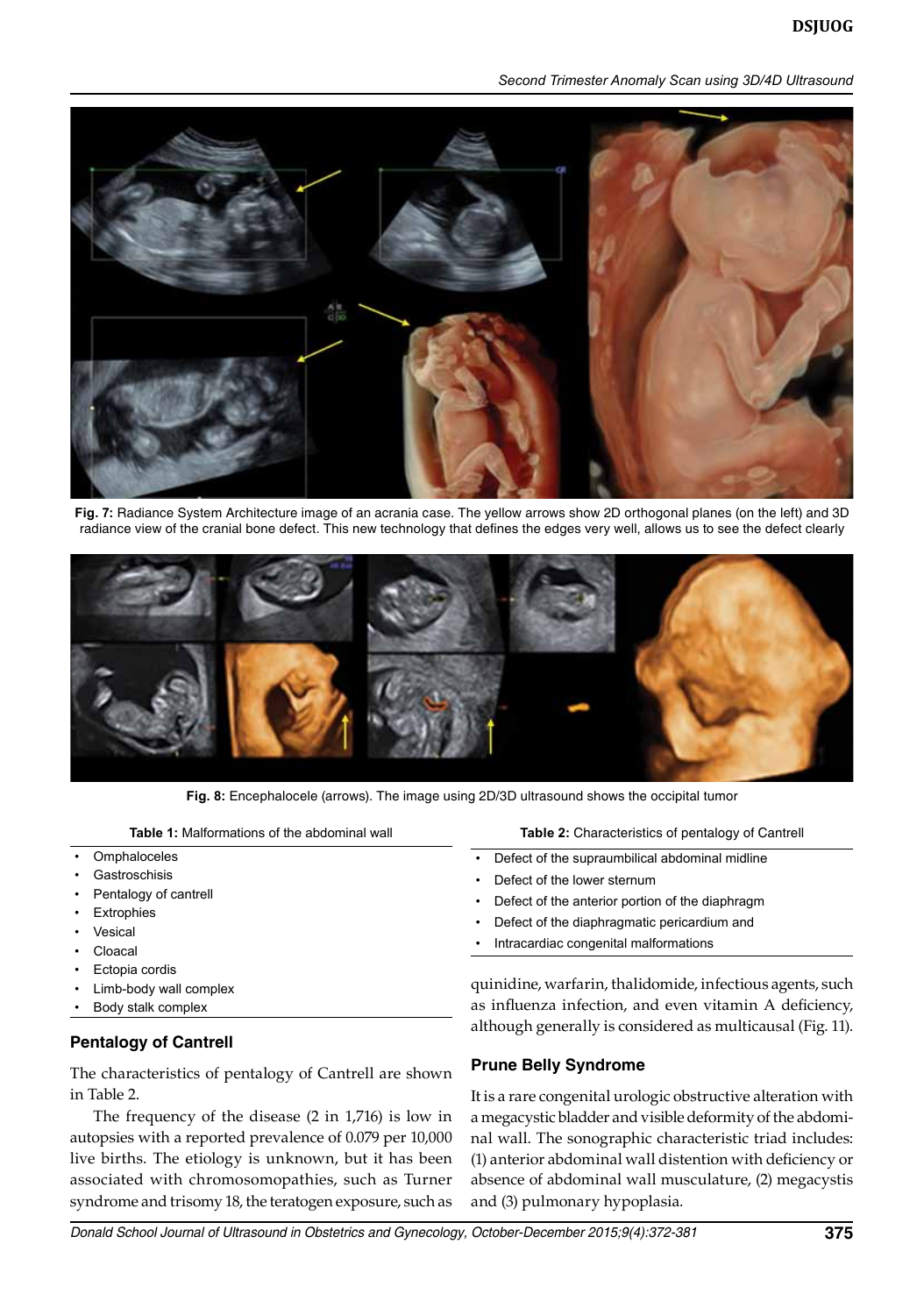

**Fig. 9:** Omphalocele examined on the 16th week, using a 2D glassbody rendering with an angiography (on the left), HDlive (on the right and above) and 3D ultrasound (on the right and below). We can clearly notice the tumor in the abdominal wall, and how the vessels penetrate its interior because the liver occupies the tumor

Typical Prune Belly syndrome has been considered secondary to connective tissue and smooth muscle abnormalities, which cause bladder distention, and result in oligohydramnios. The major features are dilatation of the fetal urinary bladder and proximal urethra with thickening of the bladder wall. The bladder wall hypertrophy is the result of the intravesical pressure generated secondary to obstruction. The urinary bladder fills the pelvis and the abdomen, and does not empty more often. The ureters are usually dilated, and hydronephrosis of variable degrees may be present. A keyhole sign, which is a dilated prostatic urethra, frequently with distention of

the prostatic utricle (utriculus prostaticus) and thickening of the bladder neck, is present (Fig. 12).

## **Persistent Urachus with Bladder Prolapse Bladder Extrophy Variety**

It is a rare abnormality that occurs in 1/100,000 newborns. Urachal anomalies occur due to the failure of obliteration, resulting in different pathologies, such as its persistence, cysts, sinus or bladder-urachal diverticula. The ultrasound most common feature is the presence of a cystic mass located at the base of the umbilical cord, communicating with the bladder and flanked by the umbilical arteries (Fig. 13). The use of the SonoAVC, allows us to identify and quantify hypoechoic areas, evaluating their absolute dimensions, average diameter and volume (Fig. 13).

# **PYELOCALYCEAL ECTASIA**

Of all the urinary anomalies, the dilations are the most common, and can affect the pelvis, calices, ureters and bladder. To carry out an evaluation, it is required to take into account:

- *Intensity of dilation level*: The larger, the more likely to be associated with an obstructive process, but the dilation is not synonymous to obstruction.
- *Dilation*: Unilaterality or bilaterality.
- *Characteristics of the renal parenchyma*: The presence of a renal dysplasia is associated with poor prognosis.
- *Fetal renal function*: It is estimated by analyzing the volume of the amniotic fluid and the analytical study of the fetal urine. The appearance of an oligohydramnios or the presence of fetal hypertonic urine indicates kidney malfunction.

The use of 3D/4D ultrasound and their different modes is very useful in the study of internal organic malformations. Figure 14 shows a 30-week fetal kidney studied in 2D, Vocal and HDlive, presenting a remarkable pelvic dilatation.



**Fig. 10:** The image shows a 16-week precocious case of gastroschisis (yellow arrows) seen with 3D ultrasound

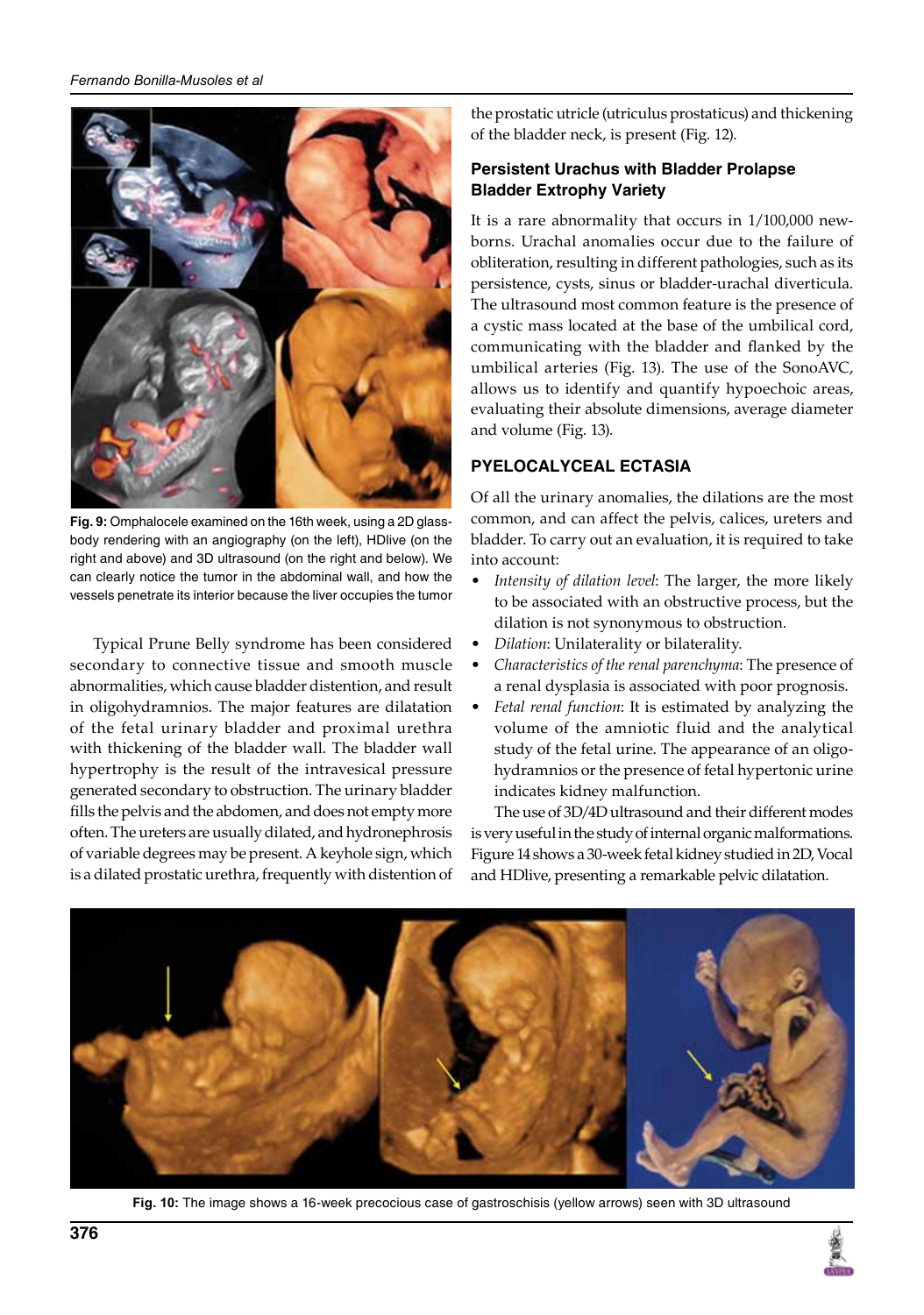



**Fig. 11:** Pentalogy of Cantrell in 3D ultrasound (above) and 3D Doppler angiography (below right). We can observe the cordis exstrophy, the gastroschisis with liver and intestines protrude due to defect in the diaphragm and abdominal wall, but sternal injury is not shown



**Fig. 12:** Two-dimensional AVC (above on the left) and HDlive of a typical case of Prune Belly syndrome. The bladder distention is clearly observed



**Fig. 13:** Comparative images in 2D, 3D, Doppler and inversion mode. The 3D image (above on the left) shows the tumor. The 2D image (below on the left) shows the tumor and how it communicates with the bladder (AVC). The inverse mode (above on the right) indicates clearly that these are two communicating cysts. The Doppler shows the vessels around the bladder and of the cyst moving toward the umbilical cord. SonoAVC image and correlation with the birth anomaly found the tumor in the base of the umbilical cord. We can see the vesical prolapse, and its mucosa going outside



**Fig. 14:** Pyelocalyceal dilation studied with 2D sonography, SonoAVC (on the left), and with HDlive (on the right)

## **RADIANCE SYSTEM ARCHITECTURE or SILHOUETTE HDLive**

In the literature, there are only a small number of references to this new mode, which has been recently introduced in the Voluson E10 (General Electric Healthcare, Zief, Austria), in a case of circumvallate placenta, $52$  a right aortic arch with an aberrant left subclavian artery, $62$ a jejunal atresia<sup>63</sup> and an outstanding review of normal embryo and fetuses.<sup>64</sup> We provide a series of the firstand second-trimester normal pregnancy images. So, the readers can have an idea of diagnostic possibilities, which at first sight, seem to revolutionize the results (Figs 15 to 20).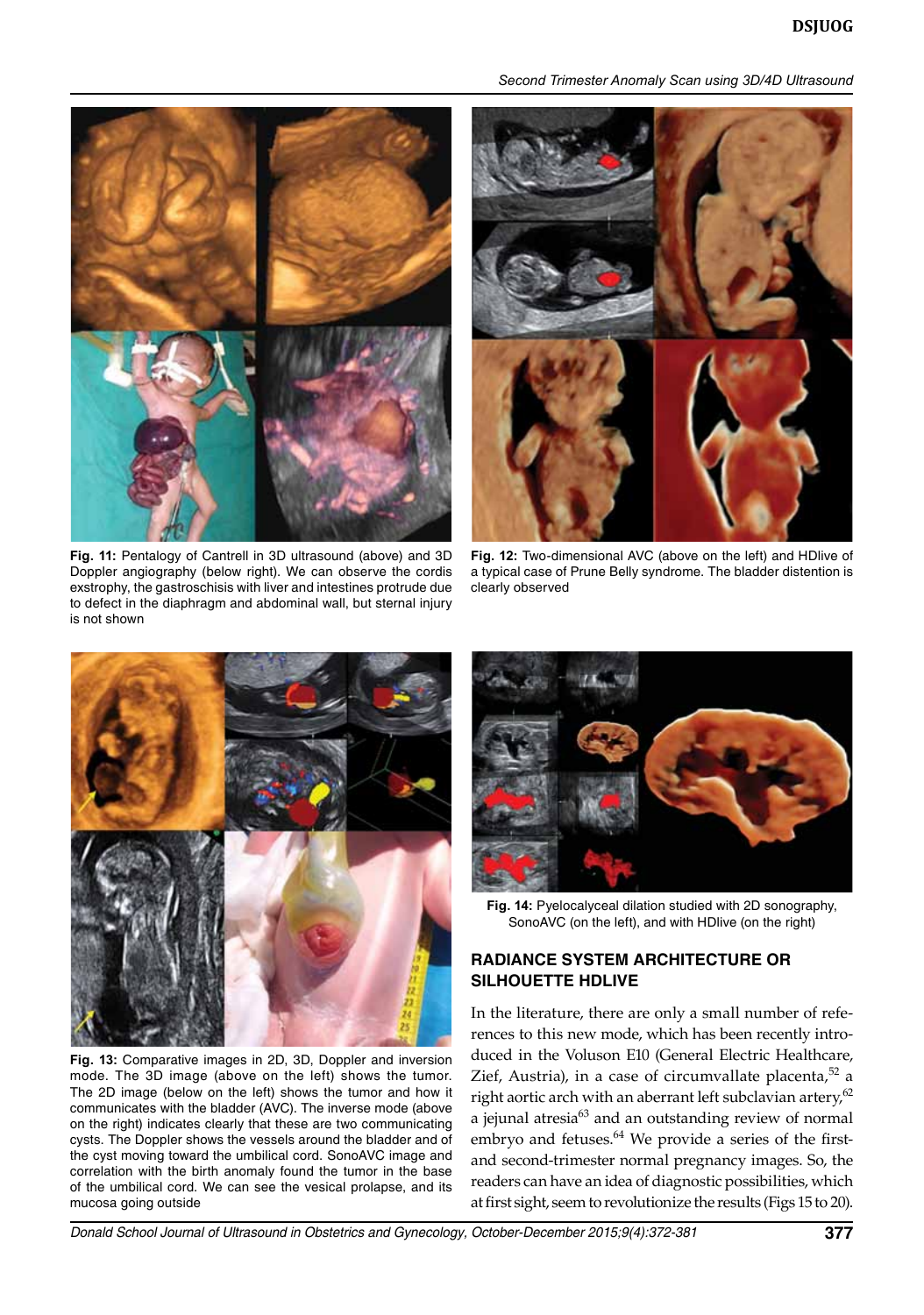

**Fig. 15:** Nine-week gestation with four images with lower and higher 'brightness'. Observe the perfect definition of contours of the fetus, the amnion, the yolk sac and the gestational sac. We are standing in front of a new sonographic view of the gestation



**Fig. 17:** Normal fetal images in 2D orthogonal planes and 'radiance' with less and more 'brightness' at 10 weeks of gestation. We can see all its external and internal structures

# **COMMENTS**

Despite the remarkable improvement in the image quality that involves the introduction of these new technologies shown in this article, they do not invalidate the entire 'prenatal diagnosis level I and II' of 13 to 14 and 18 to 24 weeks, which will keep on being held by the 2D ultrasound. What these new applications show are the fantastic advance in image quality which supposed, on one hand, the introduction of 3D/4D ultrasound, and on the other hand, more recently, the new HDlive



**Fig. 16:** We can see 'radiance' (above), and HDlive (below) pictures of a normal 10-week gestation. It is really amazing the obtained definition of the fetal image. We can clearly observe the delimitation of the hands, cord and physiologic herniation



**Fig. 18:** Compare the HDlive (left) and the 'radiance' (right) fetal images at 22 weeks of gestation. The most striking aspect is the perfect delimitation of all the structures, such as the umbilical cord



**Fig. 19:** Two faces of the same 24-week fetus with less (left, HDlive) and more luminous 'brightness' (right, RAS). Highlight for the perfect delimitation of its structures is evident

and 'radiance' modes. We think that the latter two technologies should be used in clinical practice, and

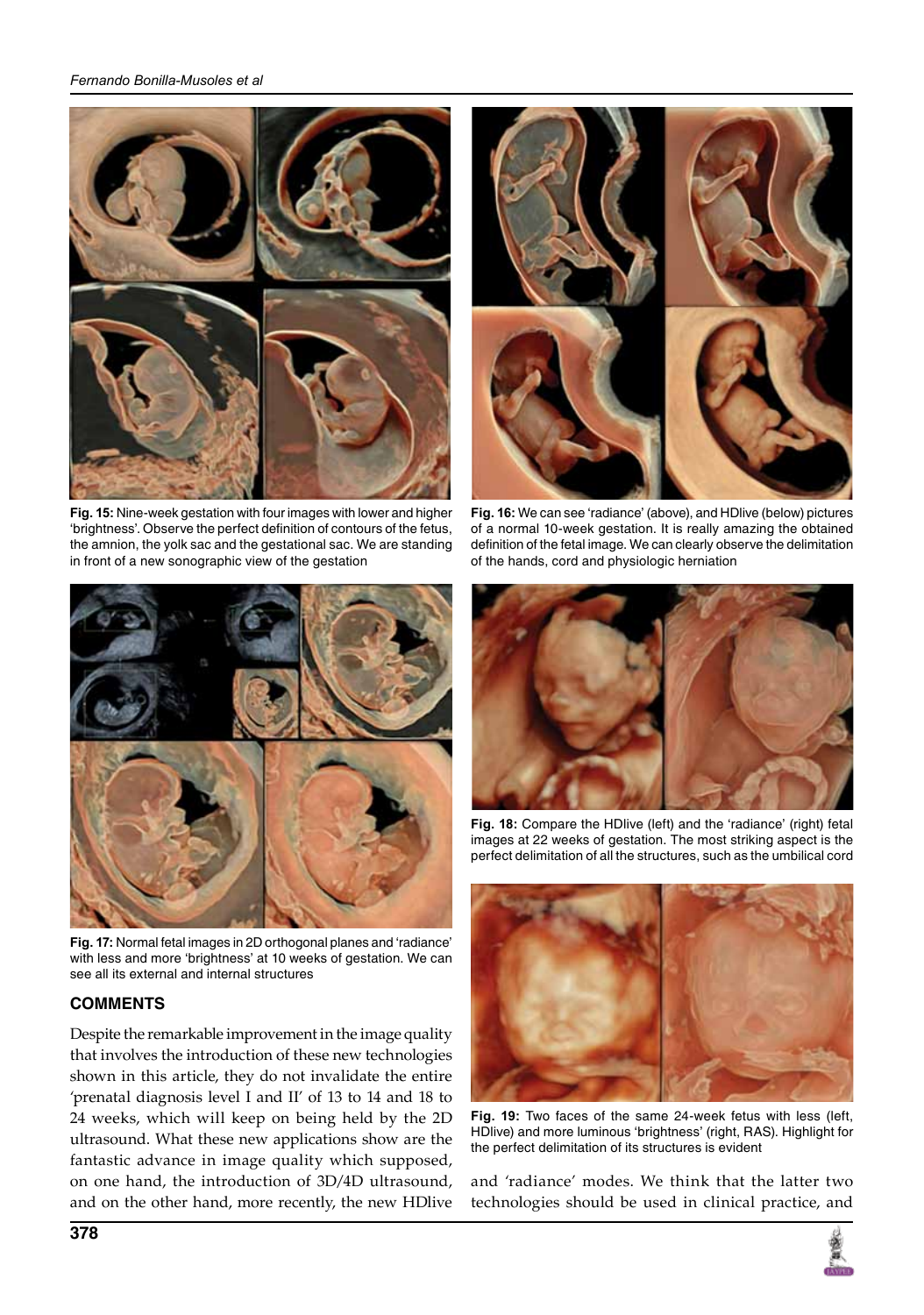



**Fig. 20:** Complete 25-week gestation fetal profile observed with the 'radiance' system which allows us to clearly see all surface delimitation

that they can be arranged in those hospitals with the facilities of specialized 'prenatal diagnosis' units. The 3D/4D ultrasound has already been practically a routine, but not the last two we highlighted and that we think, are going to be essential in the very near future. Any high-level hospital (Level III—Spanish) has obstetrics of such prenatal diagnosis units, therefore, they must adapt.

We focus this work just to show these advances, instead of trying to make a new 'descriptive summary' of existing malformations, and they can be seen with 3D/4D ultrasound. The reason is that it is sufficient to observe the reduced bibliography we have brought (a small sample of the existing one), that we have studied only three authors who have worked hard in this area (Hata, Kurjak, and our group) to show the readers that it is not more accurate and descriptive work malformations, that this is the right direction to follow.

#### **REFERENCES**

- 1. Kurjak A. A Textbook of Perinatal Medicine. Lancs, England Parthenon Publish; 1998.
- 2. Kurjak A, Chervenak F. Donal School Textbook of Ultrasound in Obstetrics and Gynecology. II Ed. New York; 2007. p. 978-981.
- 3. Kurjak A, Chervenak F. Donald School Textbook of Ultrasound in Obstetrics and Gynecology 2008. New Delhi: Jaypee Brothers Medical Publishers (P) Ltd.; 2004. ISBN81- 8061-198-1.-8448-202-207. Chapter 42.
- 4. Kurjak A, Jackson D. An Atlas of Three- and Four-dimensional Sonography in Obstetrics and Gynecology. London: Taylor and Francis; 2004.
- 5. Kurjark A, Azumendi G. The Fetus in Three-Dimension. Imaging, Embryology and Fetoscopy. Informa Healthcare. England: Abingdon; 2006.
- 6. Kurjark A, Chervenak FA, Carrera JM. Ian Donald School Atlas of Fetal Malformations. New Delhi: Jaypee Brothers Medical Publishers (P) Ltd.; 2007.
- 7. Merz E, Abramovicz J, Baba K, Blaas HG, Deng J, Glindes L, Lee W, Platt L, Pretorius D, Schild R, et al. 3D imaging of the fetal face-recommendations from the International 3D Focus Group. Ultraschall Med 2012;33(2):175-182.
- 8. Bonilla-Musoles F, Raga F, Osborne NG. Three-dimensional ultrasound evaluation of the embryo and the early fetus. In:

Kurjak A, editor. A Textbook of Perinatal Medicine. Lancs. England: Parthenon Publish; 1998; p. 240-262.

- 9. Bonilla-Musoles F, Machado LE, Osborne NG, Raga F, Chamusca L, Chagas K, Bonilla F Jr, Cadete C. Ultrasound diagnosis of facial and cephalic pole malformations: Comparative study of different three-dimensional modalities and two-dimensional ultrasound. Ultrasound Q 2000;16(2):97-105.
- 10. Machado LE, Bonilla-Musoles F, Osborne NG. Fetal Limb abnormalities. Ultrasound Diagnosis. Ultrasound Q 2000; 16(4):203-219.
- 11. Bonilla-Machado LE, Bailao LA, Osborne NG. Abdominal wall defects. Two versus three-dimensional ultrasonographic diagnosis. J Ultrasound Med 2001;20(4):379-389.
- 12. Machado LA, Bonilla-Musoles F, Raga F, Bonilla F Jr, Machado LE, Osborne N. Thanatophoric dysplasia, Ultrasound diagnosis. Ultrasound Q 2001;17(4):235-243.
- 13. Bonilla-Musoles F, Machado LE, Osborne N, Muñoz E, Raga F, Blanes J, Bonilla F Jr. Two-and three-dimensional ultrasound in malformations of the medullary canal: report of four cases. Prenat Diagn 2001;21(8):622-626.
- 14. Bonilla-Musoles F, Machado LE, Osborne N, Blanes J, Bonilla F Jr, Raga F, Machado LE. Two-dimensional and three-dimensional sonography of conjoined twins. J Clin Ultrasound 2002;30(2):68-75.
- 15. Bonilla-Musoles F, Machado LE, Osborne N. Multiple congenital contractures (congenital multiple arthrogryposis). J Perinat Med 2002;30(1):99-104.
- 16. Bonilla-Musoles F, Machado L, Osborne N, Raga F, Lima-Coury I, Bonilla F Jr, Torres F. Early diagnosis of congenital anomalies: 1. Cepahlic pole malformations. In: Controversies in Perinatal Medicine. Carreras JM, editor. Lancaster: Parthenon Publ; 2003. p. 1-20.
- 17. Bonilla-Musoles F, Machado L, Osborne N, Lima-Coury I, Bonilla F Jr, Torres F. Early diagnosis of congenital anomalies: 2. Thoracic and abdominal malformations. In: Controversies in Perinatal Medicine. Carreras JM, editor. Lancaster: Parthenon Publ; 2003. p. 1-20.
- 18. Bonilla-Musoles F, Machado LE, Raga F. Three-Dimensional visualization of fetal malformations. Ian Donal School textbook of ultrasound in Obstetrics and Gynecology. Kurjak A, Chervenak F. New Delhi: Jaypee Brothers Medical Publlshers 2004;38:480-499.
- 19. Bonilla-Musoles F, Machado LE, Raga F. Three-and fourdimensional images of fetal malformations. In: Kurjak A, Jackson D, editors. An Atlas of Three- and Four-dimensional Sonography in Obstetrics and Gynecology. London: Taylor and Francis; 2012.
- 20. Machado LE, Bonilla-Musoles F, Osborne N. Skeletal anomalies. In: Kurjark A, Azumendi G, editors. Fetus in three-Dimension. Imaging, Embryology and Fetoscopy. . Abingdon, England: Informa Healthcare 2006;331-349.
- 21. Bonilla-Musoles F, Machado LE. Gastrointestinal tract and internal abdominal wall. In: Kurjark A, Chervenak FA, CarreraJM. Ian Donald School Atlas of Fetal Malformations. New Delhi: Jaypee Brothers Medical Publishers (Pvt) Ltd; 2007. p. 174-194.
- 22. Sanz-Cortés M, Raga F, Bonilla-Musoles F. 3D sonographic prenatal diagnosis of a lobar holoprosencephaly associated with cebocephaly. Assessment and diagnosis with multiplanar reconstruction. Prenat Diagn 2007;27(6):585-586.
- 23. Bonilla-Musoles F, Machado LE, Raga F. 3D Ultrasound in the visualization of fetal Malformations. In: Donald School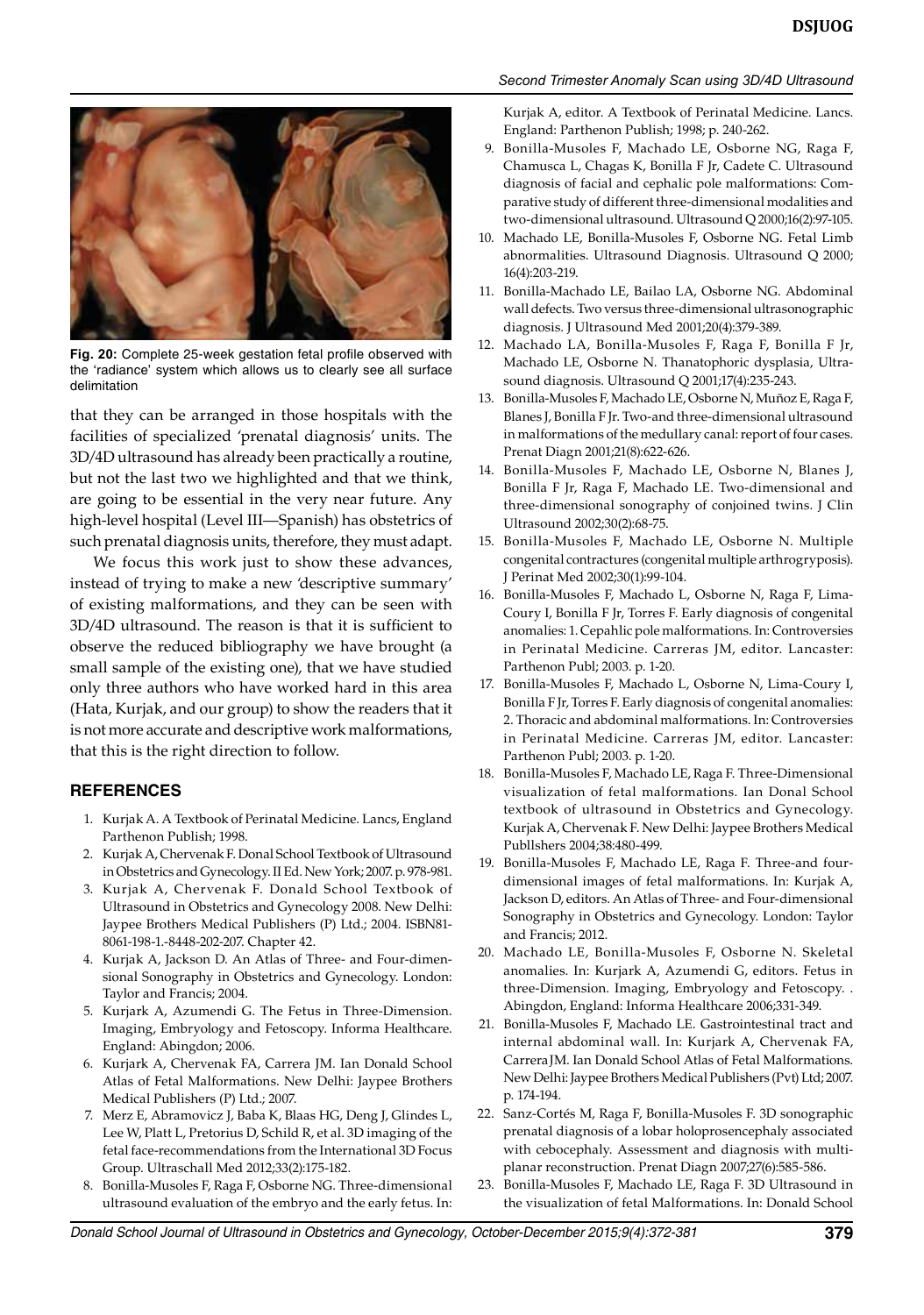Textbook of Ultrasound in Obstetrics and Gynecology. KurjakA, Chervenak FK, editors. 2nd ed. New York; 2008, Chapter 42. p. 625-640.

- 24. Sanz-Cortes M, Raga F, Leon JL, Sniderman A, Bonilla-Musoles F. MRI and multiplanar 3D ultrasound compared in the prenatal assessment of enlarged posterior fossa. J Perinatal Med 2007;35(5):422-424.
- 25. Bonilla-Musoles F, Raga F, Machado LE, Bonilla F Jr. News on 3D-4D Sonographic Applications in the diagnosis of fetal Malformations. In Donald School Textbook of Ultrasound in Obstetrics and Gynecology. 2nd ed. Kurjak A, Chervenak F, editors, 2008. Chapter 42. p. 640-661.
- 26. Bonilla-Musoles F, Machado LE, Raga F, Castillo JC, Osborne N, Bonilla F Jr. Machado F. 3D/4D US In Fetal Malformations. Part Two: Second Trimester. Cephalic Pole Malformations. Current Topics on Fetal 3D/4D Ultrasound. Hata T, Kurjak A, Kozuma S, editors. Busum Holand: Bentham Science Publishers; 2009;56-86.
- 27. Bonilla-Musoles F, Machado LE, Raga F, Castillo JC, OsborneN, Bonilla F Jr, Machado F. 3D/4D US In Fetal Malformations. Part Three: Second Trimester. Skeletal Disorders, Thoracic, Abdominal, Kidney and Other Malformations. In: Current Topics on Fetal 3D/4D Ultrasound. Hata T, Kurjak A, Kozuma S, editors. Busum Holand: Bentham Science Publishers; 2009. p. 87-133.
- 28. Osborne N, Bonilla-Musoles F, Machado L, Raga F, BonillaF Jr, Ruiz F, Perez-Guardia C, Alhuwalia B. Fetal megacistic (Prune Belly. Differential Diagnosis). J Ultrasound Med 2011;30(6):833-841.
- 29. Austria BS, Hanaoka U, Sato M, Hata T. Three- and fourdimensional sonographic diagnosis of fetal intra-abdominal umbilical vein varix. J Med Ultrasonics 2014;41(2):245-246.
- 30. Hata T, Kurjak A, Kozuma S. Current Topics on Fetal 3D/4D Ultrasound. Busum Holand: Bentham Science Publishers, 2009. p. 56-86.
- 31. Hata T, Kurjak A. Current Topics on Fetal 3D/4D Ultrasound. Busum Holand: Bentham Science Publishers, 2012.
- 32. Hata T, Mori N, Tenkumo C, Hanaoka U. Three-dimensional volume-rendered imaging of normal and abnormal fetal fluid-filled structures using inversion mode. J Obstet Gynecol Res 2011;37(11):1748-1754.
- 33. Bonilla-Musoles F, Raga F, Castillo JC, Bonilla F Jr, ClimentMT, Caballero O. High definition real time ultrasound (HDlive) of embryonic and fetal malformations before week 16. DSJUOG. 2012;7(1):1-8.
- 34. Bonilla-Musoles F, Raga F, Castillo JC, Bonilla F Jr, CaballeroO. Revisión. Alta definición Ecográfica en tiempo real (HDlive US) en Obstetricia y Ginecologia. Rev Peru Ginecol Obstet 2013;59(1):33-41.
- 35. Bonilla-Musoles F, Raga F, Osborne N, Bonilla F Jr, Castillo JC, Caballero O. Pictorial review. Multimodality 3D volumetric ultrasound in obstetrics and gynaecology with an emphasis in HDlive technique. Ultrasound Q 2013;29(2):189-201.
- 36. Bonilla-Musoles F, Esquembre MP, Bonilla F Jr, Raga F, Castillo JC, Machado LE, Caballero O. First trimester. DSJUOG 2014;8(3):229-233.
- 37. Bonilla-Musoles F, Caballero O, Castillo JC, Bonilla F Jr, Raga F. HDlive and three-dimensional imaging in prenatal diagnosis of sirenomelia in the first trimester: case report and a brief review of the literature. DSJUOG 2015;9(2):1-4.
- 38. Kagan KO, Pintoffl K, Hoopmann M. First-trimester ultrasound images using HDlive. Picture of the Month. Ultrasound Obstet Gynecol 2011;38(5):607.
- 39. Hata T, Hanaoka U, Tenkumo C, Sato M, Tanaka H, Ishimura M. Three-and four-dimensional HDlive rendering images of normal and abnormal fetuses: pictorial essay. Arch Gynecol Obstet 2012;286(6):1431-1435.
- 40. Hata T, Tenkumo CH, Sato M, Kanenishi K, Ishimura M. Three-dimensional ultrasound HDlive-rendered images of intrauterine abnormalities during pregnancy. J Med Ultrasonics 2013;40(2):179-180.
- 41. Hata T. HDlive rendering image at 6 weeks of gestation. J Med Ultrasonics 2013;40(3):495-496.
- 42. Hata T, Hanaoka U, Tenkumo CH, Ito M, Uketa E, Mori N, Kanenishi K, Taneka H, Ishimura M. Three-dimensional HDlive rendering image of cystic higroma. J Med Ultrasonics 2013;40(2):297-299.
- 43. Hata T, Uketa E, Tenkumo C, Hanaoka U, Kanenishi K, Tanaka H. Three- and four-dimensional HDlive rendering image of fetal acrania/exencephaly in early pregnancy. J Med Ultrasonics 2013;40(2):271-273.
- 44. Kanenishi K, Nitta E, Mashima M, Hanaoka U, Koyano K, Tanaka H, Hata T. HDlive imaging of intra-amniotic umbilical vein varix with thrombosis. Placenta 2013;34(4):1110-1112.
- 45. Hata T, Hanaoka U, Mashima M, Ishimura M, Marumo G, Kanenishi K. Four-dimensional HDlive rendering image of fetal facial expression: a pictorial essay. J Med Ultrasonics 2013;40(3):441-448.
- 46. Hata T, Mashima M, Ito M, Uketa E, Mori N, Ishimura M. Three-dimensional HDlive rendering images of the fetal heart. Ultrasound Med Biol 2013;39(8):1513-1517.
- 47. Hata T, Kanenishi K, Hanaoka U, Uematsu R, Marumo G, Tanaka H. HDlive study of fetal development and behavior. DSJUOG 2014;8(3):250-265.
- 48. Hata T, Kanenishi K, Hanaoka U, Tanaka H. HDlive of the fetal heart. DSJUOG 2014;8(3):266-272.
- 49. Hata T, Kanenishi K, Hanaoka U, Marumo G. HDlive and 4D ultrasound in the assessment of fetal facial expressions. DSJOG 2015;9(1):44-50.
- 50. Hata T, Kanenishi K, Hanaoke U, AboEllail MAM, MarumoG. HDlive and 4D ultrasound in the assessment of twin pregnancy. DSJOG 2015;9(1):51-60.
- 51. AboEllail MAM, Tanaka H, Mori N, Tanaka A, Kubo H, Shimono R, Hata T. HDlive imaging of meconium peritonitis. Ultrasound Obstet Gynecol 2015;45(4):494-496.
- 52. AboEllail MAM, Kanenishi K, Mori N, Kurobe A, Hata T. HDlive image of circumvallate placenta. Ultrasound Obstet Gynecol 2015;46(4):513-514.
- 53. Tenkumo C, Tanaka H, Ito T, Uketa E, Mori N, Hanaoka U, Kanenishi K, Ando M, Hata T. Three-dimensional rendering images of the TRAP sequence in the first trimester: reverse end-diastolic umbilical artery velocity in a pump twin with an adverse pregnancy outcome. J Med Ultrasonics 2013;40(2): 293-296.
- 54. Merz E. Surface reconstruction of a fetus (28+2 GW) using HDlive technology. Ultraschall Med 2012;33(2):211-211.
- 55. Grigore M, Mares A. The role of HDLive technology in improving the quality of obstetrical images. Med Ultrasound 2013;15(3):209-214.
- 56. Grigore M, Cojocaru C, Lazar T. The role of HDlive technology in Obstetrics and Gynecology. Present and Future. DSJUOG 2014;8(3):234-238.
- 57. Grigore M, Vulpoi C, Preda C, Martiniuc V, Vasiliu I, GorduzaV. Using HDlive technology to diagnose Turner syndrome in the first trimester of pregnancy. Case Report. Acta Endocrinologica (BUC) 2015;11(1):93-98.